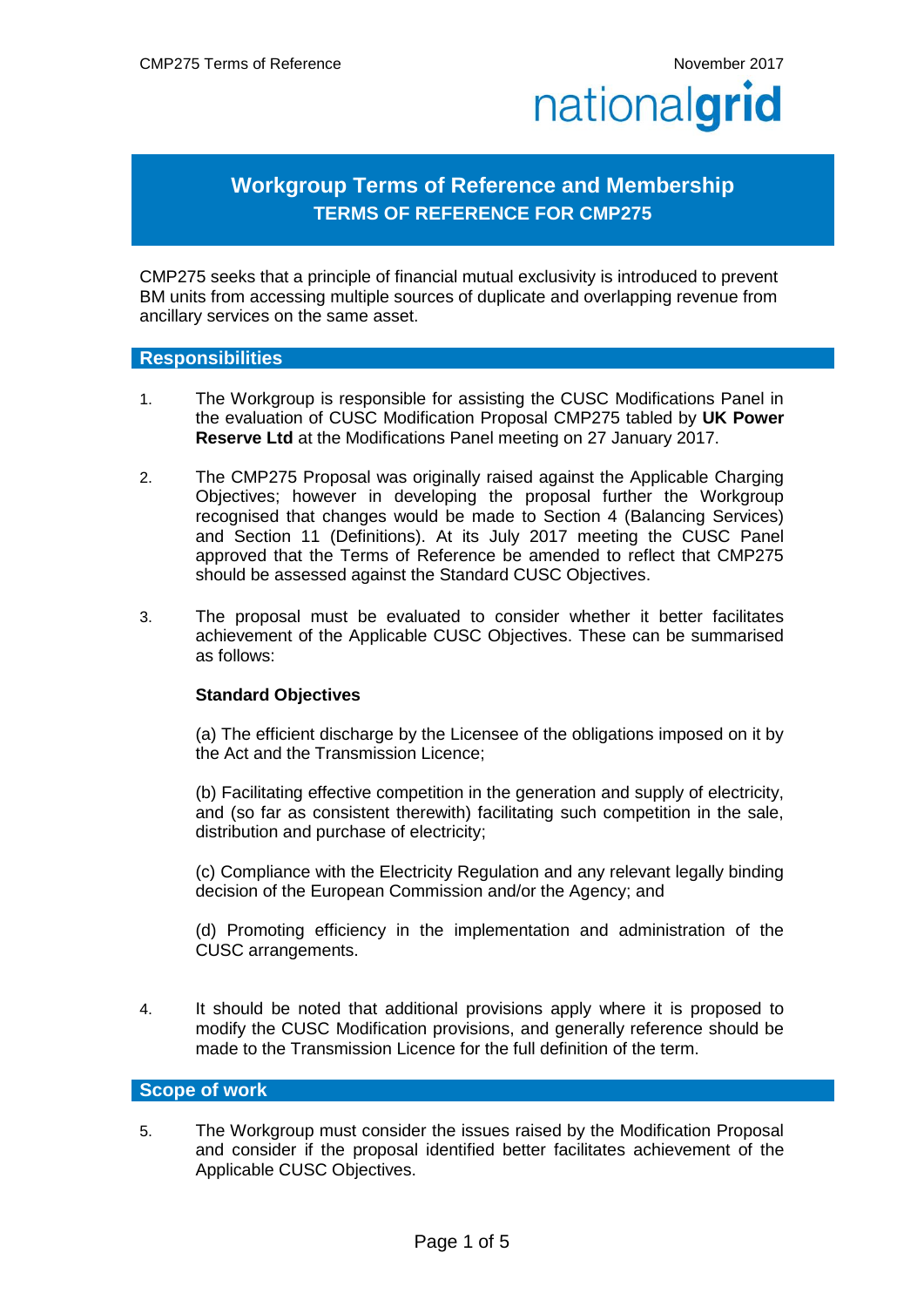6. In addition to the overriding requirement of paragraph 4, the Workgroup shall consider and report on the following specific issues:

a) Clarify which revenue streams are excluded from a mutuality exclusive arrangement ensuring consideration includes the interaction between both the Balancing Mechanism (BM) and Balancing Services.

b) Demonstrate how this proposal will interact with the existing procurement of services ensuring that this did not lead to over procurement in the market. c) Demonstrate how this modification does not discourage providers from tendering for services.

d) Define the assets affected by the proposal.

e) Demonstrate that they have considered the impact of wider strategic issues being pursued by the industry in their proposal.

f) Consider how this modification interacts with Ofgem's Flexibility Call for Evidence which is seeking ways to allow participants to access multiple revenue sources and EU Balancing Code

g) Clarify how the proposed changes to the CUSC would impact Distribution Networks.

h) Ensure individual power stations are not identified within the report. i) Define the practical implementation of the solution, so that it is defined for all industry participants i.e. National Grid who will run tenders for the Balancing Services and parties who would like to tender for a Service. j) Consideration of the future development of Balancing Services.

- 7. The Workgroup is responsible for the formulation and evaluation of any Workgroup Alternative CUSC Modifications (WACMs) arising from Group discussions which would, as compared with the Modification Proposal or the current version of the CUSC, better facilitate achieving the Applicable CUSC Objectives in relation to the issue or defect identified.
- 8. The Workgroup should become conversant with the definition of Workgroup Alternative CUSC Modification which appears in Section 11 (Interpretation and Definitions) of the CUSC. The definition entitles the Group and/or an individual member of the Workgroup to put forward a WACM if the member(s) genuinely believes the WACM would better facilitate the achievement of the Applicable CUSC Objectives, as compared with the Modification Proposal or the current version of the CUSC. The extent of the support for the Modification Proposal or any WACM arising from the Workgroup's discussions should be clearly described in the final Workgroup Report to the CUSC Modifications Panel.
- 9. Workgroup members should be mindful of efficiency and propose the fewest number of WACMs possible.
- 10. All proposed WACMs should include the Proposer(s)'s details within the final Workgroup report, for the avoidance of doubt this includes WACMs which are proposed by the entire Workgroup or subset of members.
- 11. There is an obligation on the Workgroup to undertake a period of Consultation in accordance with CUSC 8.20. The Workgroup Consultation period shall be for a period of **15 working days** as determined by the Modifications Panel.
- 12. Following the Consultation period the Workgroup is required to consider all responses including any WG Consultation Alternative Requests. In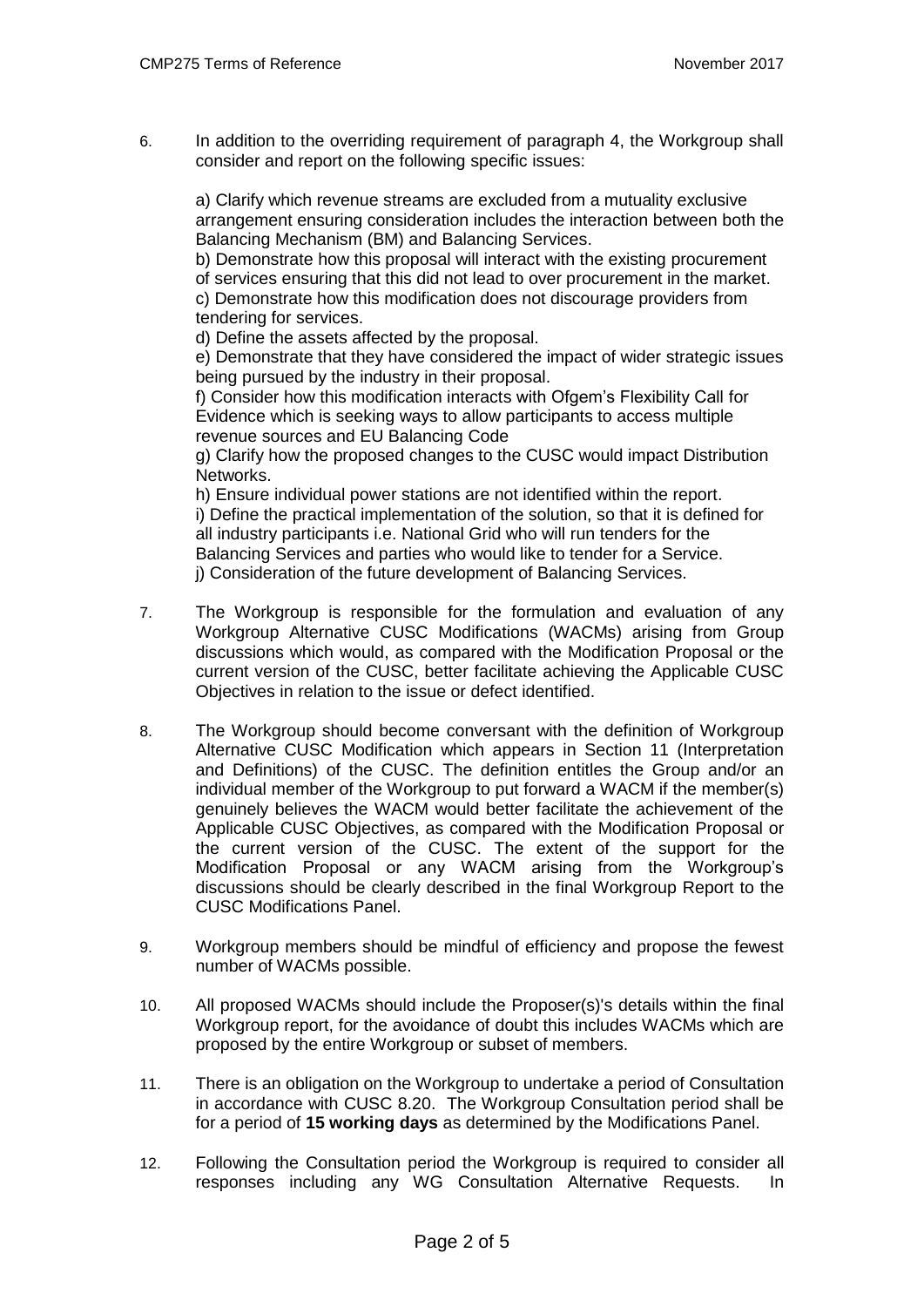undertaking an assessment of any WG Consultation Alternative Request, the Workgroup should consider whether it better facilitates the Applicable CUSC Objectives than the current version of the CUSC.

As appropriate, the Workgroup will be required to undertake any further analysis and update the original Modification Proposal and/or WACMs. All responses including any WG Consultation Alternative Requests shall be included within the final report including a summary of the Workgroup's deliberations and conclusions. The report should make it clear where and why the Workgroup chairman has exercised his right under the CUSC to progress a WG Consultation Alternative Request or a WACM against the majority views of Workgroup members. It should also be explicitly stated where, under these circumstances, the Workgroup chairman is employed by the same organisation who submitted the WG Consultation Alternative Request.

13. The Workgroup is to submit its final report to the Modifications Panel Secretary on **22 June 2017** for circulation to Panel Members. The final report conclusions will be presented to the CUSC Modifications Panel meeting on **30 June 2017.**

#### **Membership**

| <b>Role</b>                     | <b>Name</b>             | <b>Representing</b>       |
|---------------------------------|-------------------------|---------------------------|
| Chairman                        | Ryan Place              | Code Administrator        |
| <b>Technical Secretary</b>      | <b>Caroline Wright</b>  | <b>Code Administrator</b> |
| <b>National Grid</b>            | <b>Urmi Mistry</b>      | <b>National Grid</b>      |
| Representative                  |                         |                           |
| <b>National Grid</b>            | <b>Adam Sims</b>        | <b>National Grid</b>      |
| Representative*                 |                         |                           |
| <b>Industry Representatives</b> | lan Tanner              | UKPR (Proposer)           |
| <b>Industry Representatives</b> | Gareth Graham           | <b>SSE</b>                |
| <b>Industry Representatives</b> | Paul Jones              | Uniper                    |
| <b>Industry Representatives</b> | Joe Underwood           | <b>Drax</b>               |
| <b>Industry Representatives</b> | Simon Lord              | Engie                     |
| <b>Industry Representatives</b> | Robert Longden          | <b>Cornwall Energy</b>    |
| <b>Industry Representatives</b> | Lisa Waters             | Waters Wye                |
| <b>Industry Representatives</b> | Simon Reid              | <b>Scottish Power</b>     |
| <b>Industry Representatives</b> | <b>Laurence Barrett</b> | E.ON                      |
| <b>Industry Representatives</b> | <b>Bill Reed</b>        | <b>RWE</b>                |
| <b>Industry Representatives</b> | lestyn Jones            | <b>EDF</b>                |
| Authority                       | Maryam Khan             | Ofgem                     |
| Representatives                 |                         |                           |

14. It is recommended that the Workgroup has the following members:

NB: A Workgroup must comprise at least 5 members (who may be Panel Members). The roles identified with an asterisk in the table above contribute toward the required quorum, determined in accordance with paragraph 14 below.

15. The chairman of the Workgroup and the Modifications Panel Chairman must agree a number that will be quorum for each Workgroup meeting. The agreed figure for CMP275 is that at least 5 Workgroup members must participate in a meeting for quorum to be met.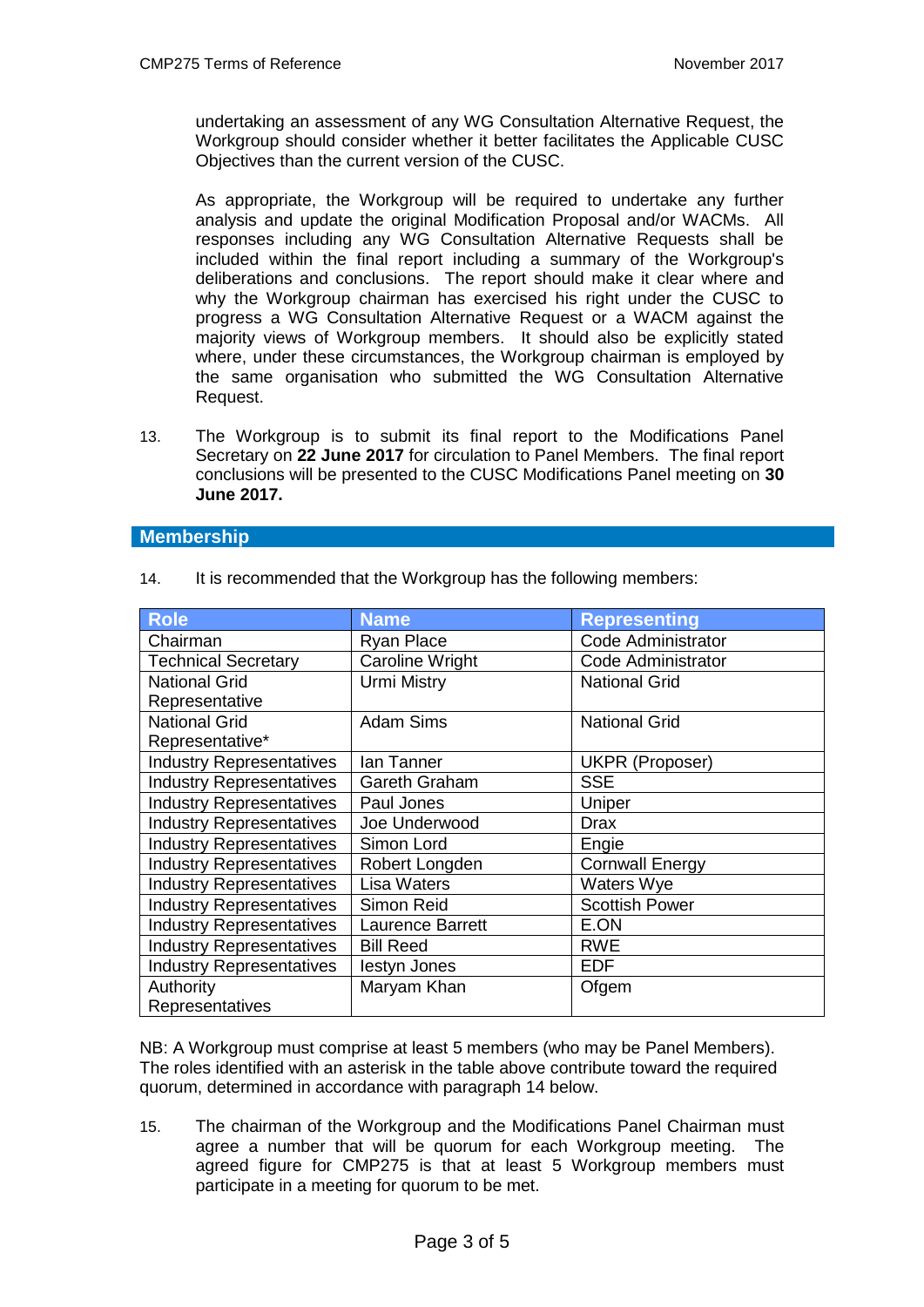- 16. A vote is to take place by all eligible Workgroup members on the Modification Proposal and each WACM. The vote shall be decided by simple majority of those present at the meeting at which the vote takes place (whether in person or by teleconference). The Workgroup chairman shall not have a vote, casting or otherwise]. There may be up to three rounds of voting, as follows:
	- Vote 1: whether each proposal better facilitates the Applicable CUSC Objectives;
	- Vote 2: where one or more WACMs exist, whether each WACM better facilitates the Applicable CUSC Objectives than the original Modification Proposal*;*
	- Vote 3: which option is considered to BEST facilitate achievement of the Applicable CUSC Objectives. For the avoidance of doubt, this vote should include the existing CUSC baseline as an option.

The results from the vote and the reasons for such voting shall be recorded in the Workgroup report in as much detail as practicable.

- 17. It is expected that Workgroup members would only abstain from voting under limited circumstances, for example where a member feels that a proposal has been insufficiently developed. Where a member has such concerns, they should raise these with the Workgroup chairman at the earliest possible opportunity and certainly before the Workgroup vote takes place. Where abstention occurs, the reason should be recorded in the Workgroup report.
- 18. Workgroup members or their appointed alternate are required to attend a minimum of 50% of the Workgroup meetings to be eligible to participate in the Workgroup vote.
- 19. The Technical Secretary shall keep an Attendance Record for the Workgroup meetings and circulate the Attendance Record with the Action Notes after each meeting. This will be attached to the final Workgroup report.
- 20. The Workgroup membership can be amended from time to time by the CUSC Modifications Panel.